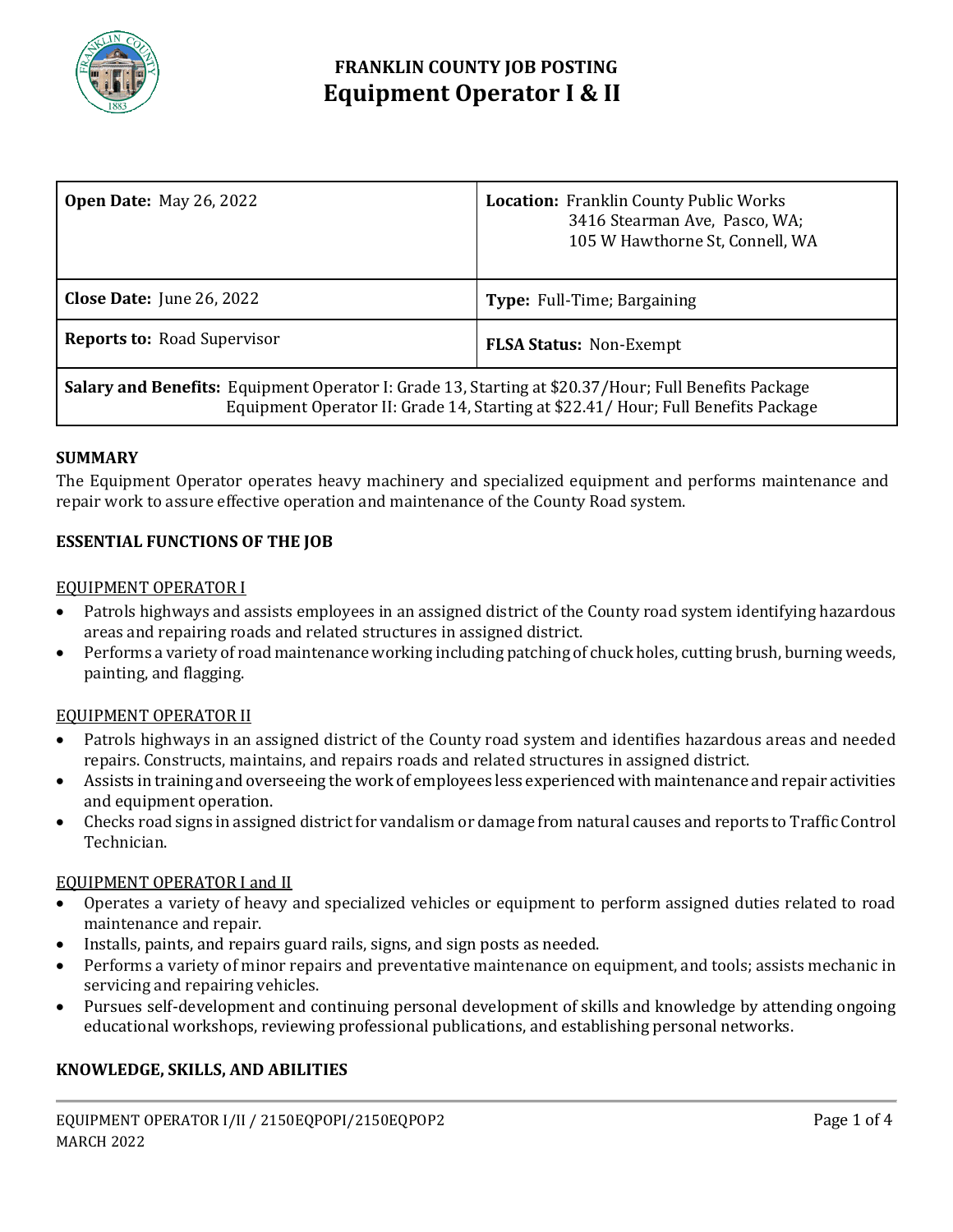# **FRANKLIN COUNTY JOB POSTING Equipment Operator I & II**

- Proficient knowledge of principles, practices, and techniques and related tools, equipment, and technology as they relate to area(s) of assignment according to current department and County practices. *(General knowledge required for EO I)*
- Proficient knowledge of road systems, conditions, signs, and signals. *(General knowledge required for EO I)*
- Proficient knowledge of and ability to interpret and apply Washington State road specifications and survey markers applicable to work assignments.
- Expert knowledge of industry work hazards and safety procedures. *(Proficient knowledge required for EO I)*
- General skills in troubleshooting and resolving issues or problems by analyzing problems, identifying alternative solutions, interpreting compliance documentation, projecting consequences of proposed actions and implementing recommendations in support of goals.
- General time management and mental and physical organization skills that support the ability to focus, have clarity, and use strategy to fulfill a variety of tasks successfully.
- Expert skills in the operation of specialized and heavy road maintenance equipment, such as grader, backhoe, front end loaders, dump truck, and other complex heavy equipment. *(Proficient knowledge required for EO I)*
- Proficient skills in using hand and power tools to perform semi-skilled work.
- Ability and willingness to establish and maintain communication and working relationships with peers, representatives from other agencies, vendors, public officials, and the general public using courtesy, tact, and good judgment.

# **WORK ENVIRONMENT**

The work environment characteristics described here are representative of those an employee encounters while performing the essential functions of this job. Reasonable accommodations may be made to enable individuals with disabilities to perform the essential functions.

- Work may be performed in the following environmental conditions:
	- o Constantly: outdoor weather conditions with temperatures ranging from below zero degrees in the winter to over 100 degrees in the summer, near moving mechanical parts, dirt, dust, and shavings.
	- o Frequently: grease, oil, vibration, traffic.
	- o Occasionally: high, precarious places, around fumes or airborne particles, in toxic or caustic chemicals, water.
- The noise level in the general work environment varies depending on the task and location and can range from usually moderate to high, higher levels during use of certain tools and tasks.

## **SPECIAL CONSIDERATIONS**

 May be called in to work occasionally on nights, weekends, and holidays as needed to maintain, repair, or upgrade of County roads during seasonal demands, construction projects, special events, and emergency situations.

## **PHYSICAL DEMANDS**

The physical demands described here are representative of those that must be met by an employee to successfully perform the essential functions of this job. Reasonable accommodations may be made to enable individuals with disabilities to perform the essential functions.

The person in this position must be able to

- spend the following amount of time in an activity:
	- o Constantly**:** use hands, fingers to handle or feel.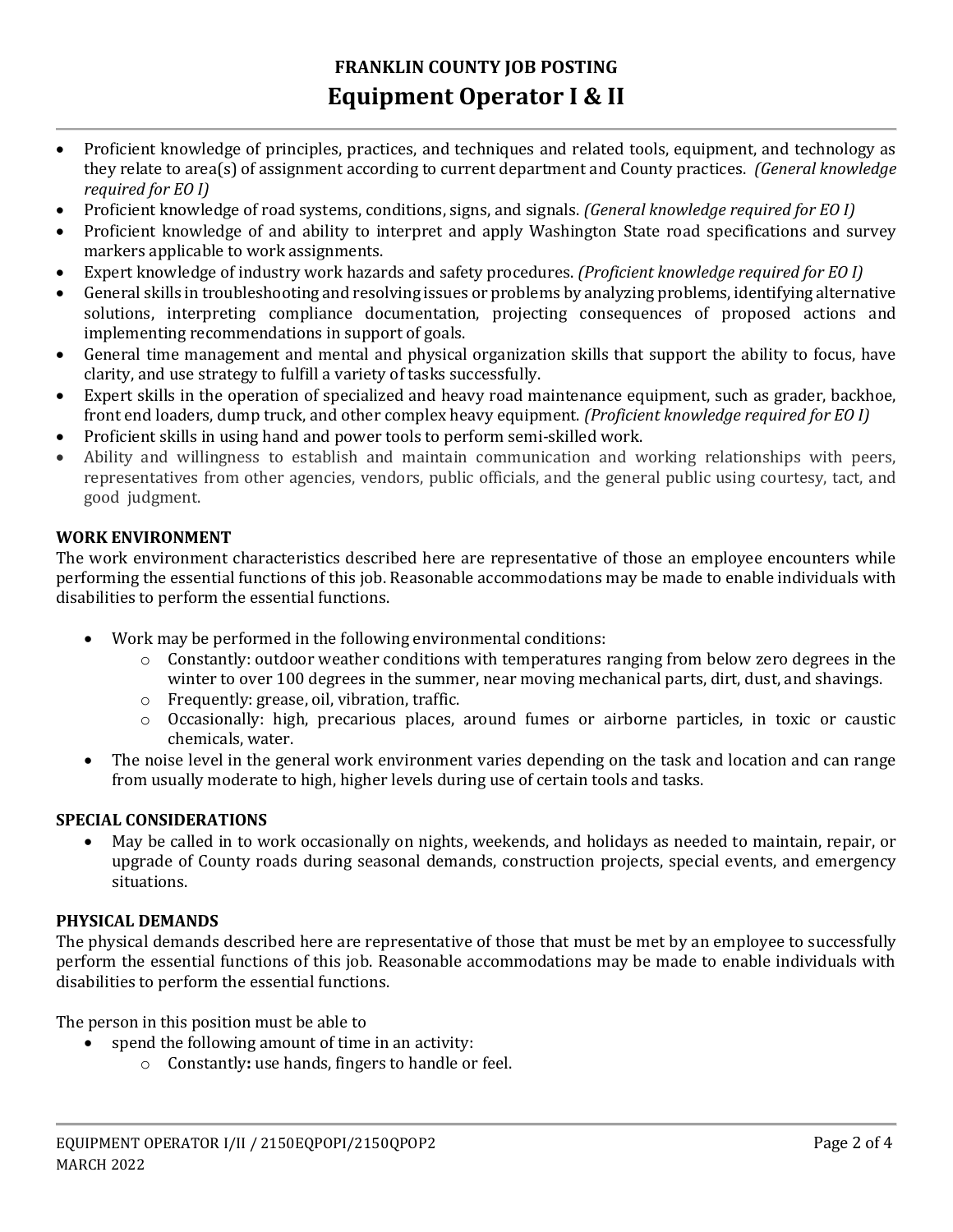- o Frequently**:** talk or hear, operate equipment or tools, reach with hands and arms, climb, push, pull, or balance, stand, walk for extended periods of time; stoop, kneel, crouch, or crawl, and work in cramped or confining spaces.
- $\circ$  Occasionally: work in cramped or confining spaces such as under bridges and in bucket trucks.
- carry or transport items:
	- o constantly: from 1 to 25 pounds
	- o frequently: from 26 to 50 pounds
	- o Occasionally: between 51 and 100 pounds.
- Have the following vision abilities: depth perception, peripheral vision, the ability to adjust focus, and have clear close and distance vision (from one inch to 20 feet or more).

## **QUALIFICATIONS**

REQUIRED EDUCATION AND EXPERIENCE

- High School Diploma, OR G.E.D.
- One year of truck and/or heavy equipment operation experience in road maintenance or related field. *(Three years' experience required for EO II)*

OR

 Any combination of education and experience which would provide the applicant with the desired knowledge, skills, and abilities required to perform the job.

## LICENSES, CERTIFICATES, AND OTHER QUALIFICATIONS

- Employment at Franklin County is contingent upon the results of a background check and eligibility for coverage by the County's liability insurance carrier. Depending upon the position, background checks may include personal and professional references, social security verification, education and professional licensing verification, financial history, and criminal history.
- Valid driver's license with C.D.L. Class A with Tank Vehicle Endorsement.
- Valid First Aid and CPR Card.
- Valid Flagging Card or ability to obtain within six months.

### **OTHER DUTIES DISCLAIMER**

The statements herein describe the principal functions of this job, level of knowledge and skills typically required, scope of responsibility, work requirements and working conditions, but are not all-inclusive. Individuals may perform other duties and Franklin County, Washington reserves the right to modify, add or remove duties, and assign other duties as necessary, including work in other functional areas to cover absences or relief, to equalize peak work periods, or otherwise to balance the workload.